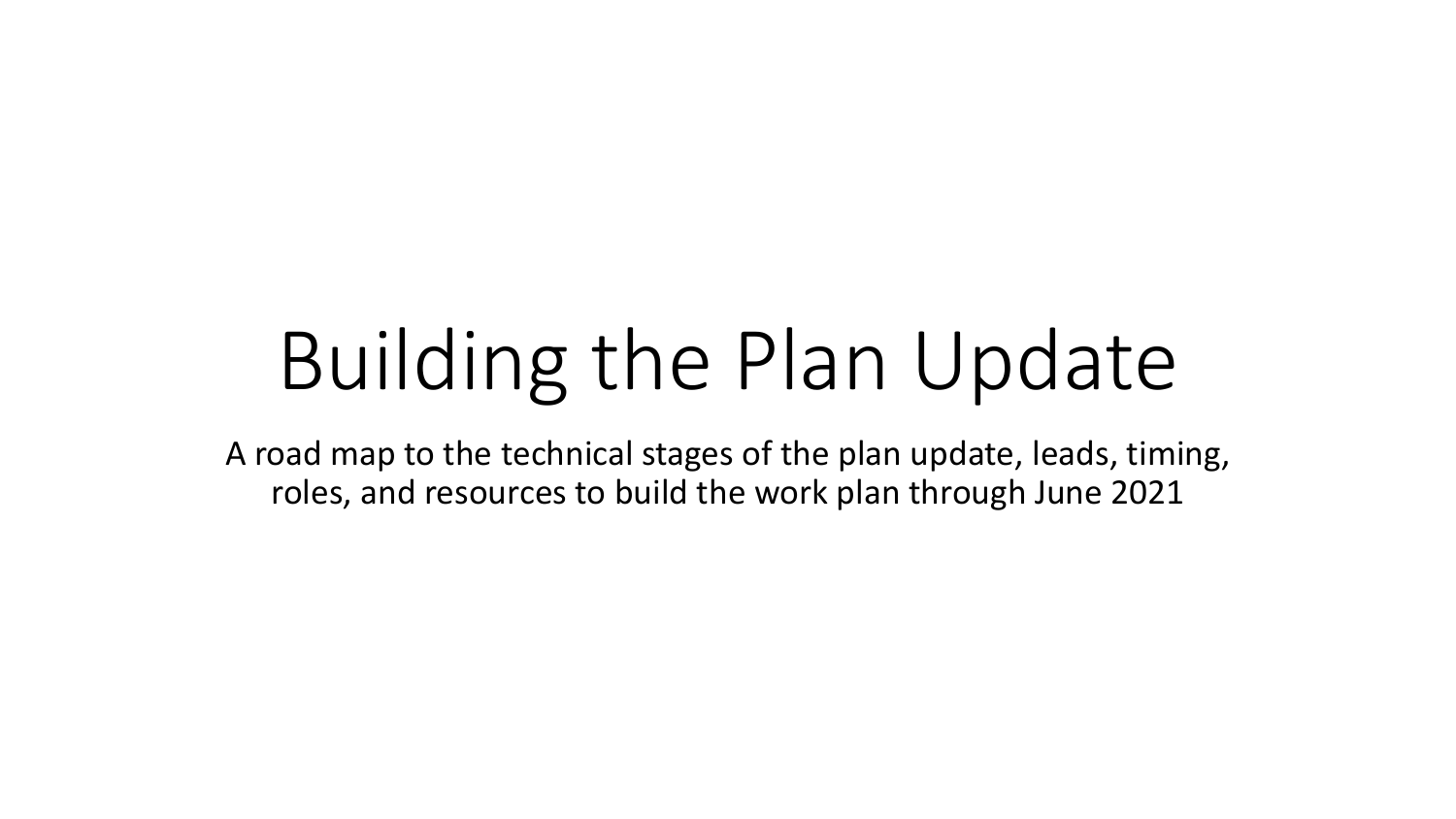## Reminder: Overall approach

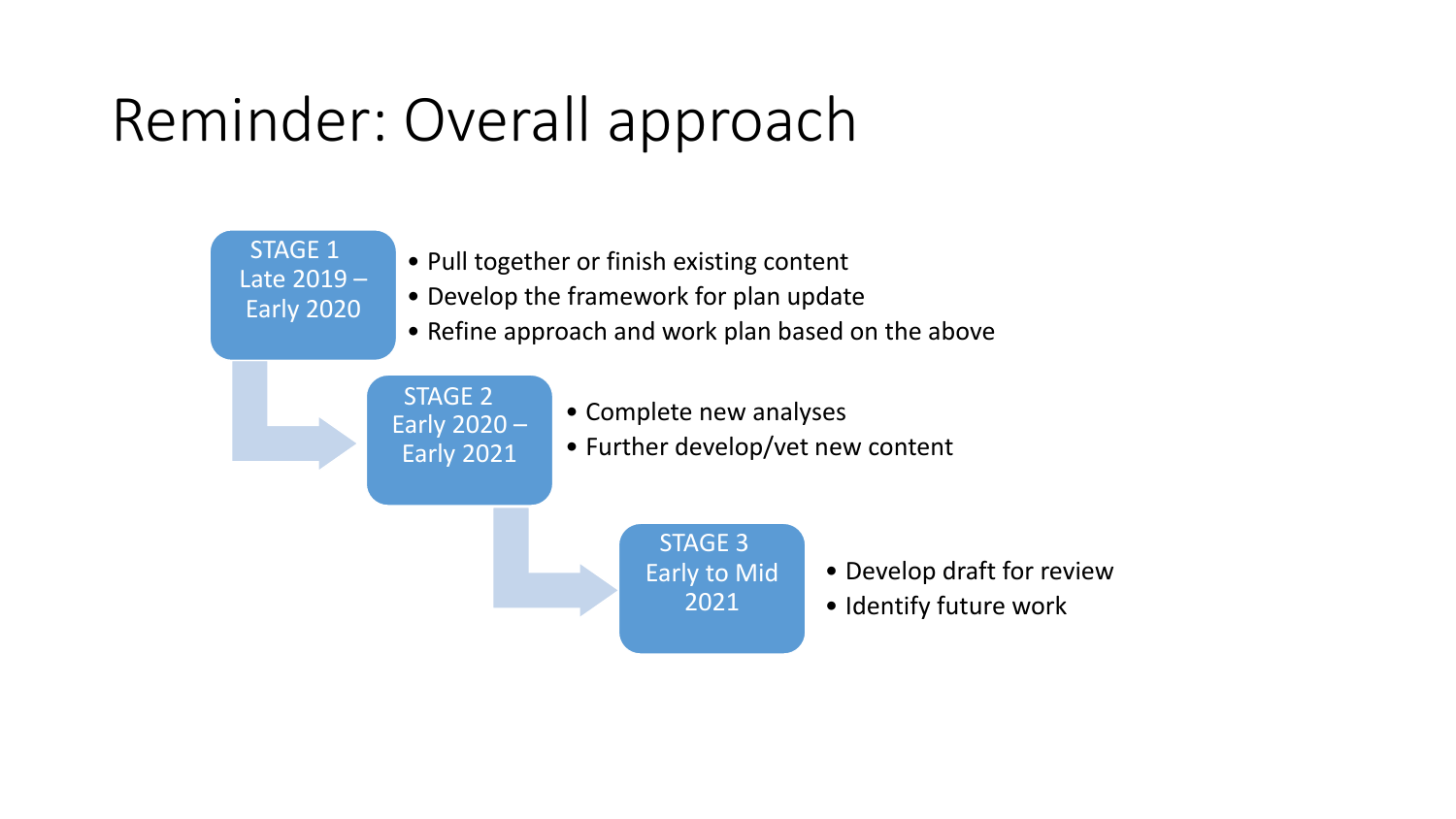#### Update on Stage 1 Elements

# Stage 1: Existing or planned content

- A: COMPILE EXISTING INFO
- B: DEVELOP CONCEPTUAL DIAGRAM
- C: COMPLETE NEW WHITE PAPER(S)
- D: MONITORING PRIORITIES
- E: TABLE OF CONTENTS

#### Stage 2: New content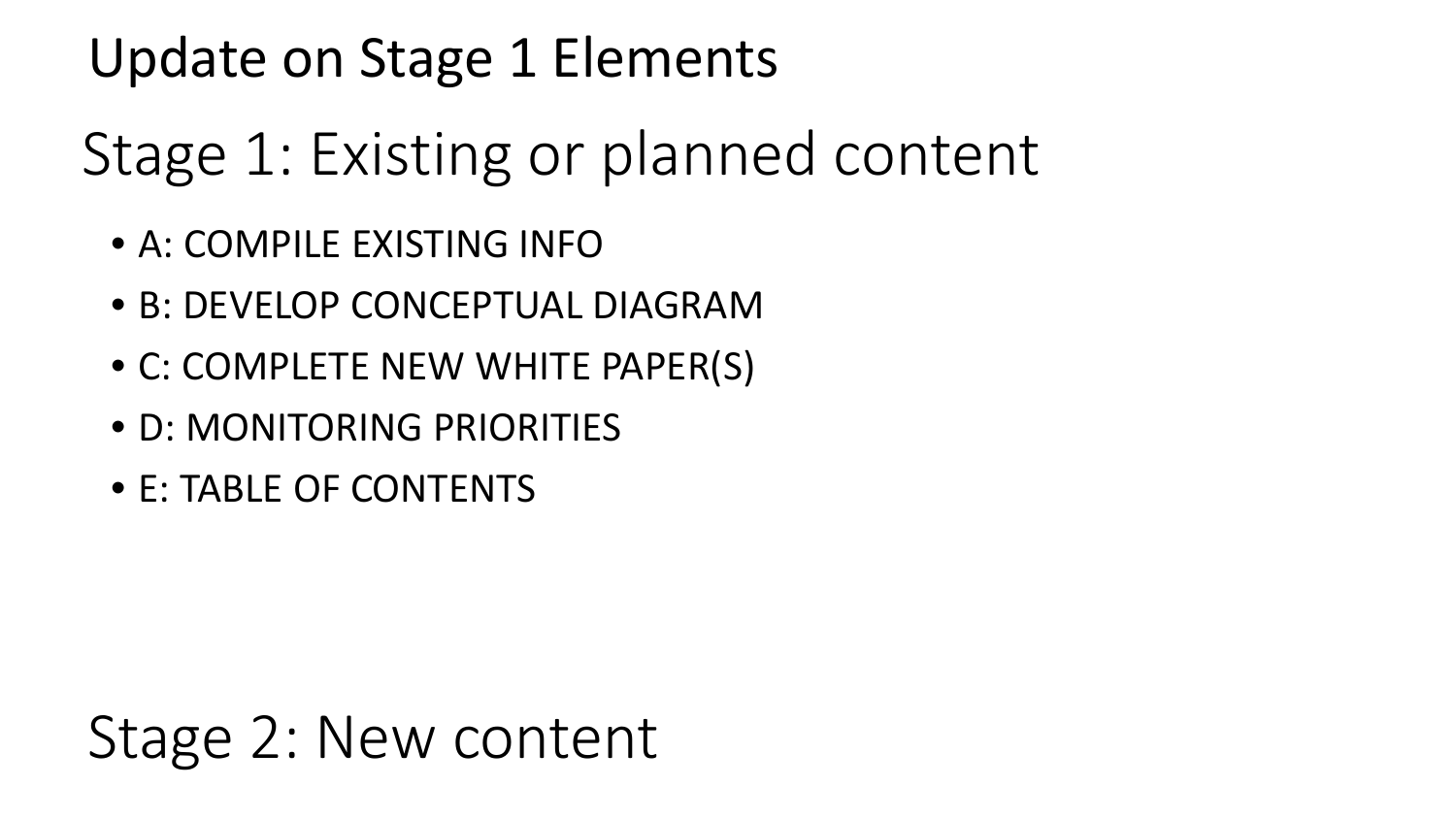# A. Compile existing info

- $\checkmark$  Develop list of foundational documents for update
- Compile strategies from foundational docs (SBPP, climate paper, etc)
- $\checkmark$  Complete status and trends report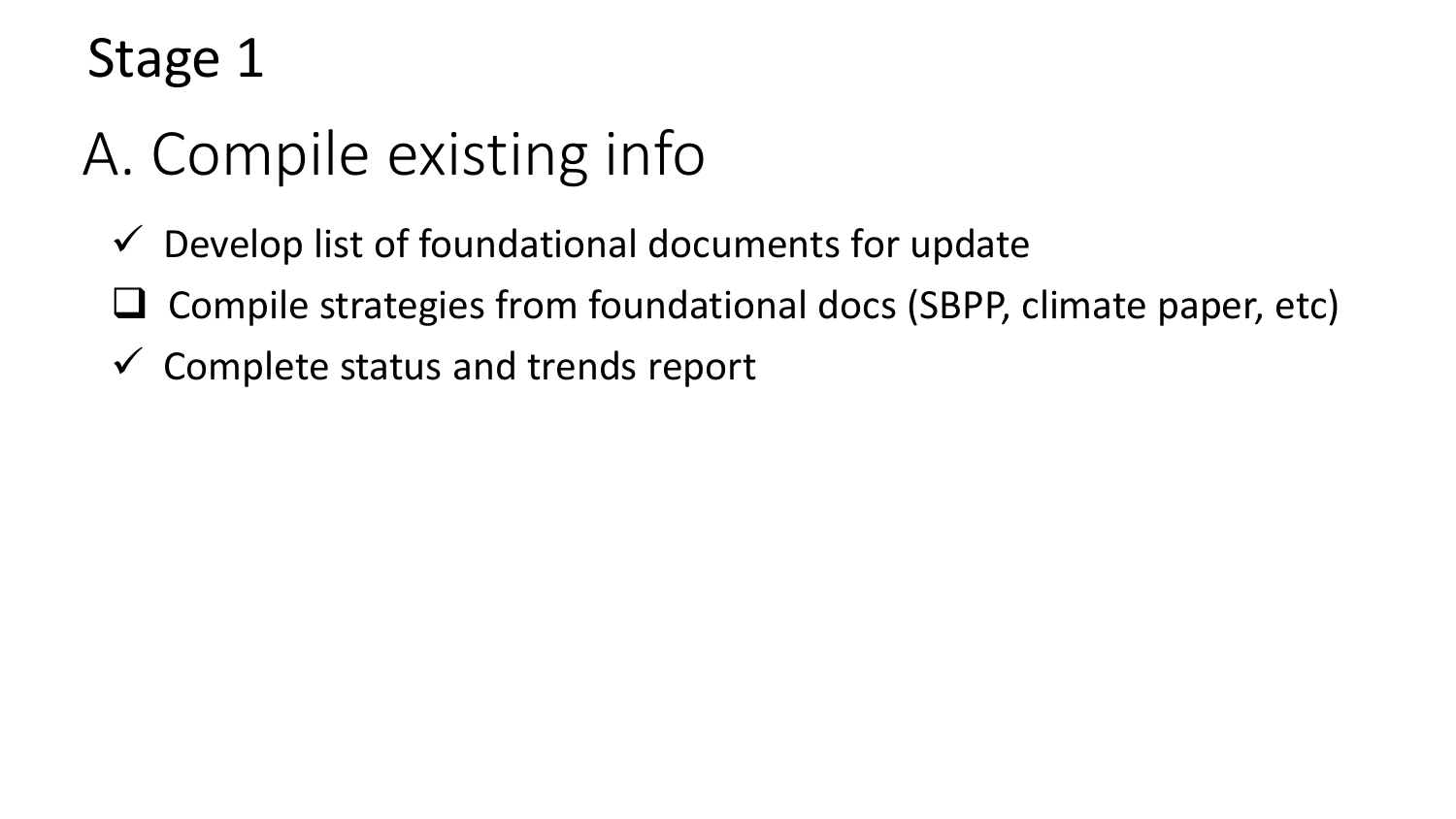#### A. Foundational documents



Colin Wahl - Tulalip Tribes Natural Resources Department

**APRIL 2019**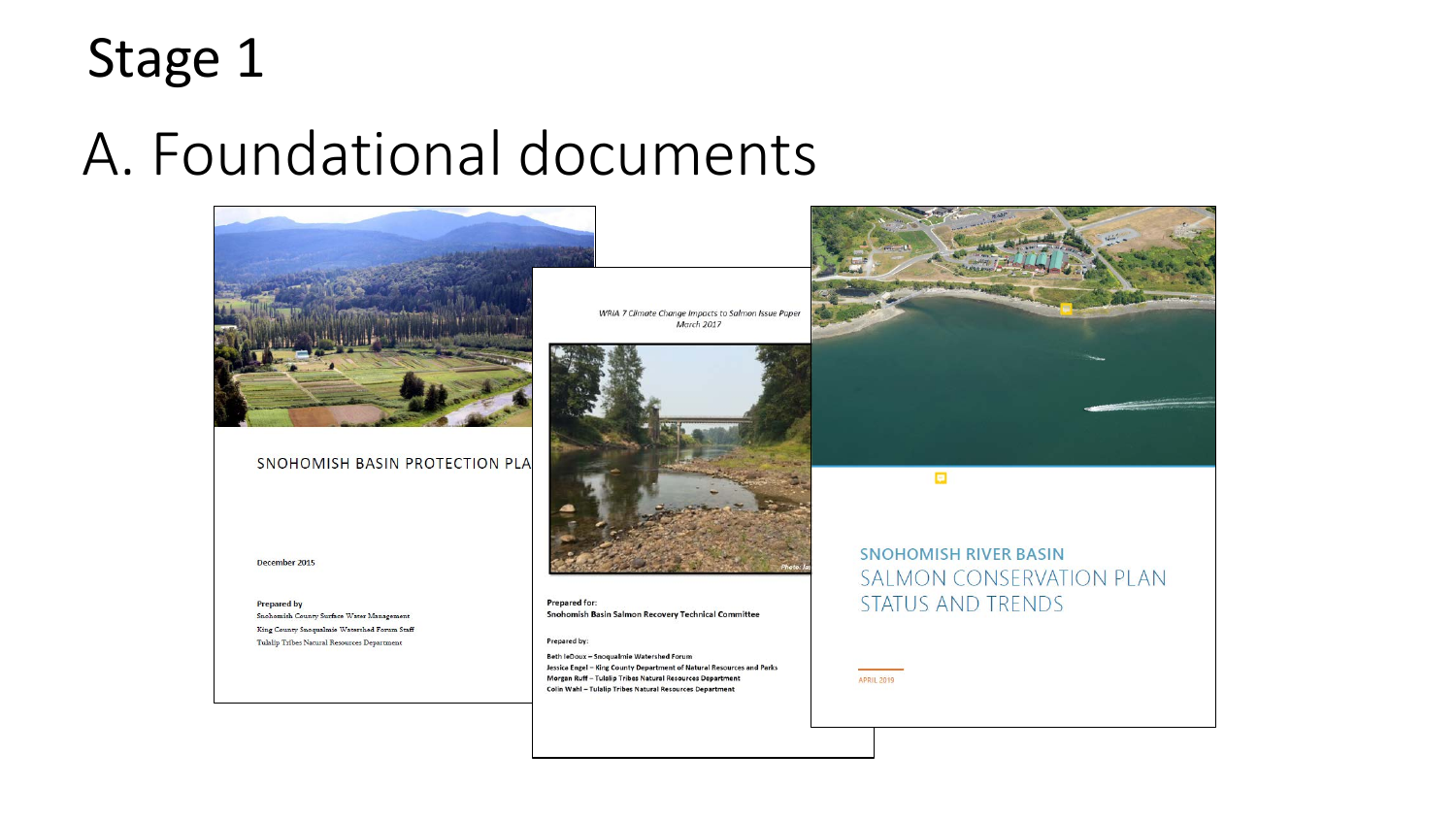## A. Completed status and trends report!!!

This is the launch pad for the plan update

TC HOMEWORK FOR MARCH:

- Read
- Share with your team
- Get feedback and questions
- Report back

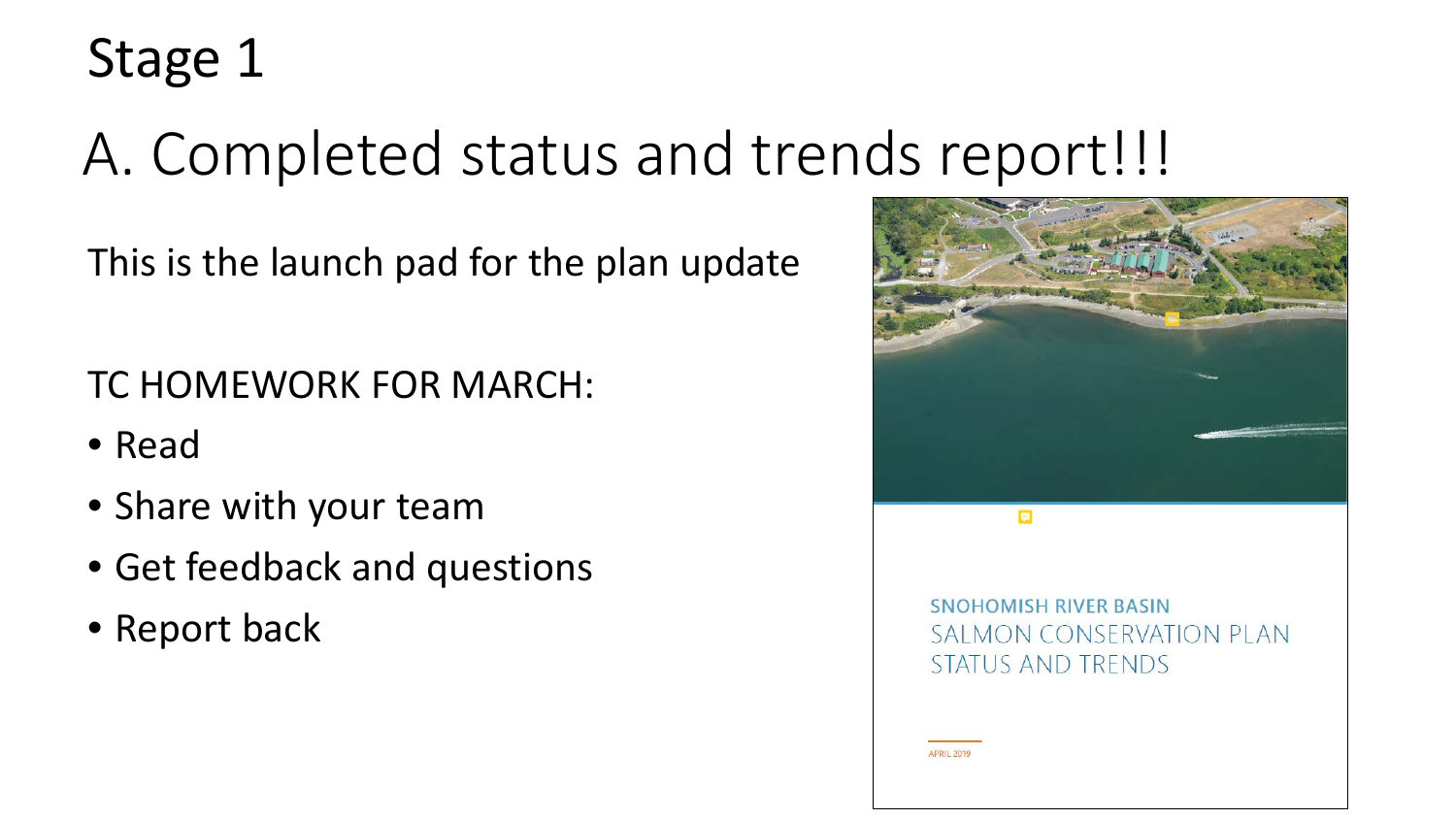- B. Develop conceptual diagram(s)
	- **Organized by species life histories**
	- These will help ground the work of the update
		- Check assumptions
		- Summarize what we know and how we think about species recovery in the basin
		- Connect work of the plan update to the future Life Cycle Model
		- **Provide tools for communicating**
	- Under development
	- Coming to TC for review soon!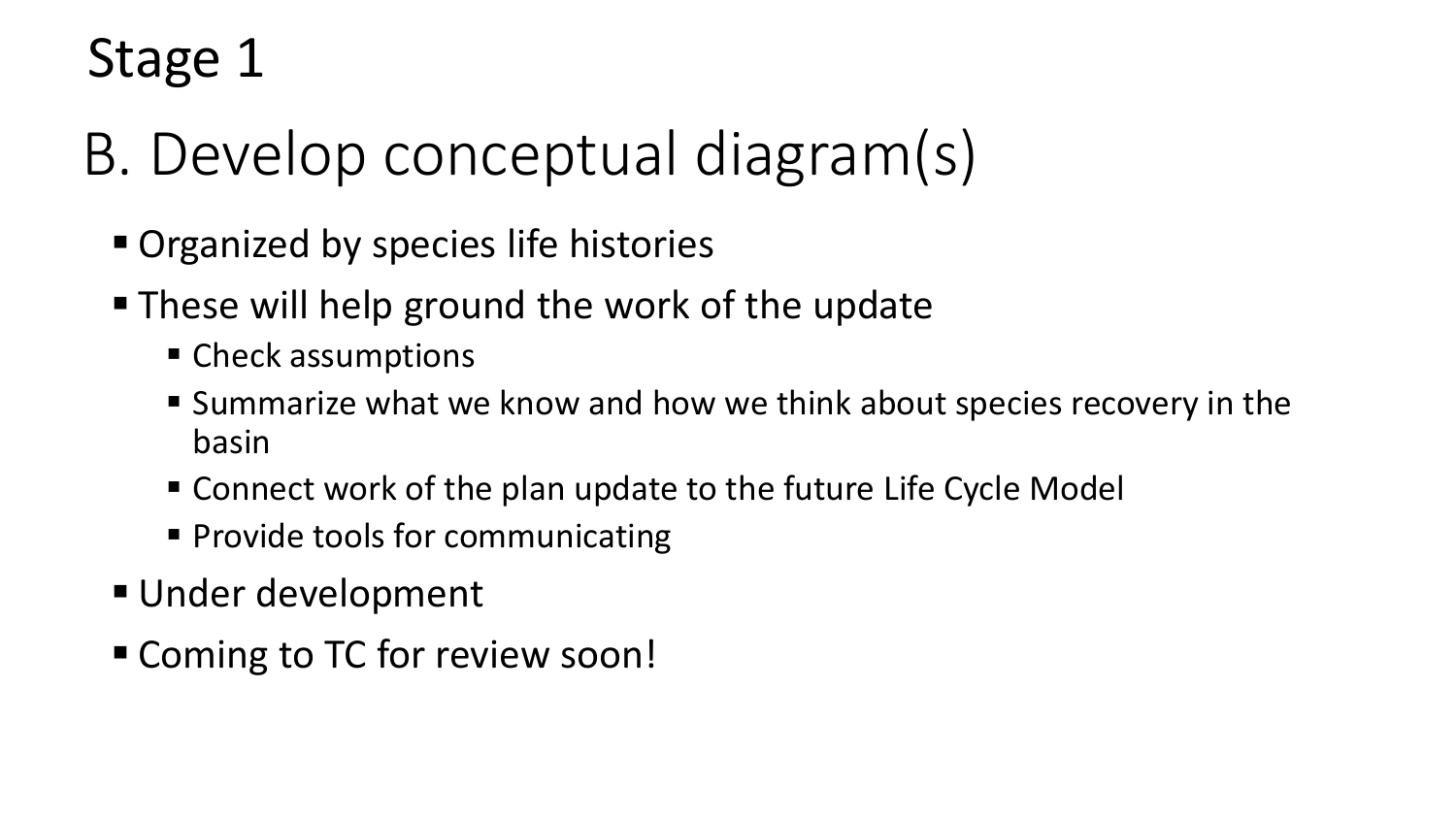## C. Complete new white papers

- Water quality white paper elements done by May?
- **Estuary white paper (sets us up for new targets)** elements done by April; full "so what appendix" by summer
- Project effectiveness report  $-$  draft by Sept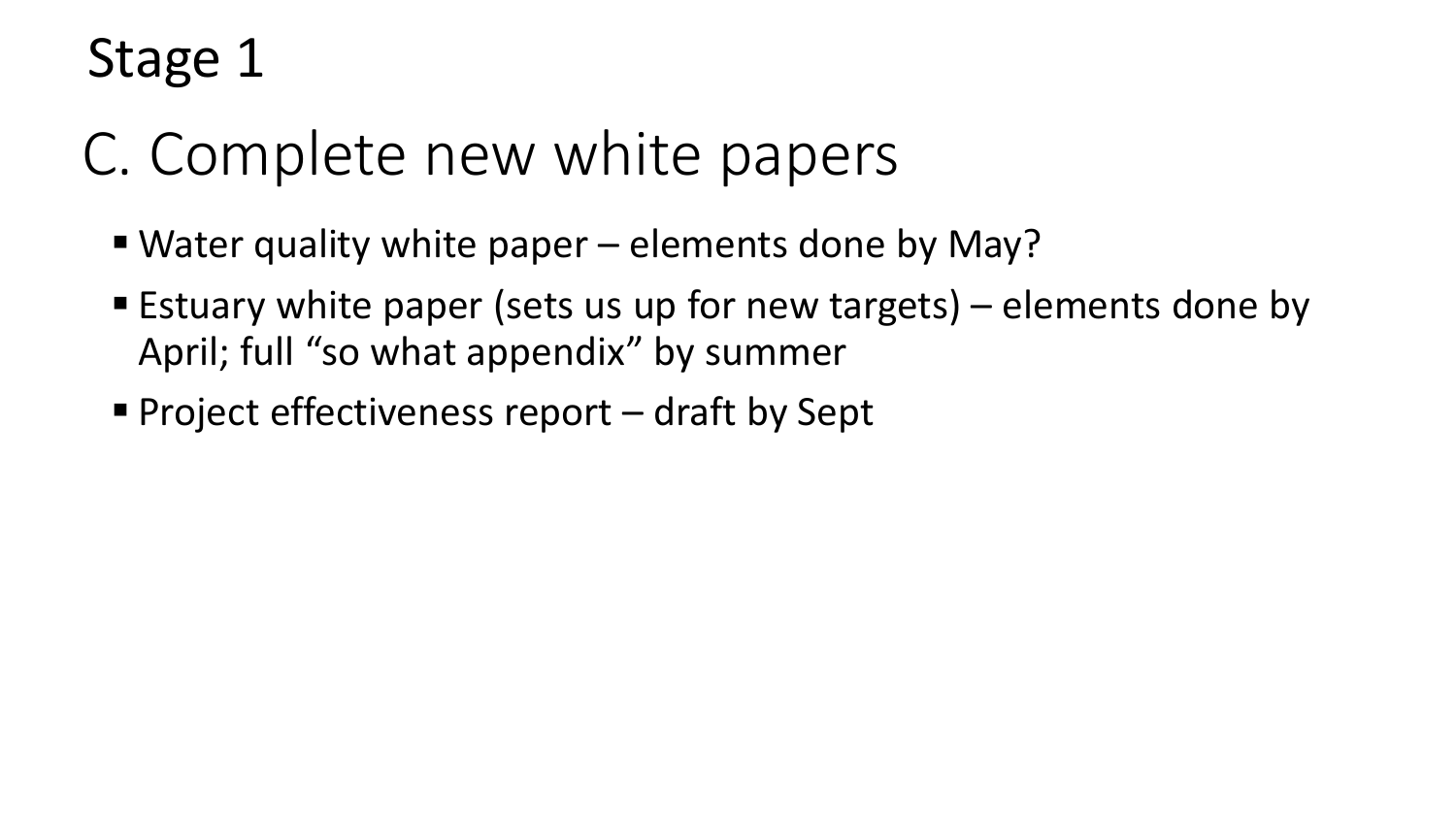# D. Monitoring priorities

- Compile, summarize
- Align with regional monitoring
- Define VSP for each species of interest
- Work underway!
- **This won't be new content**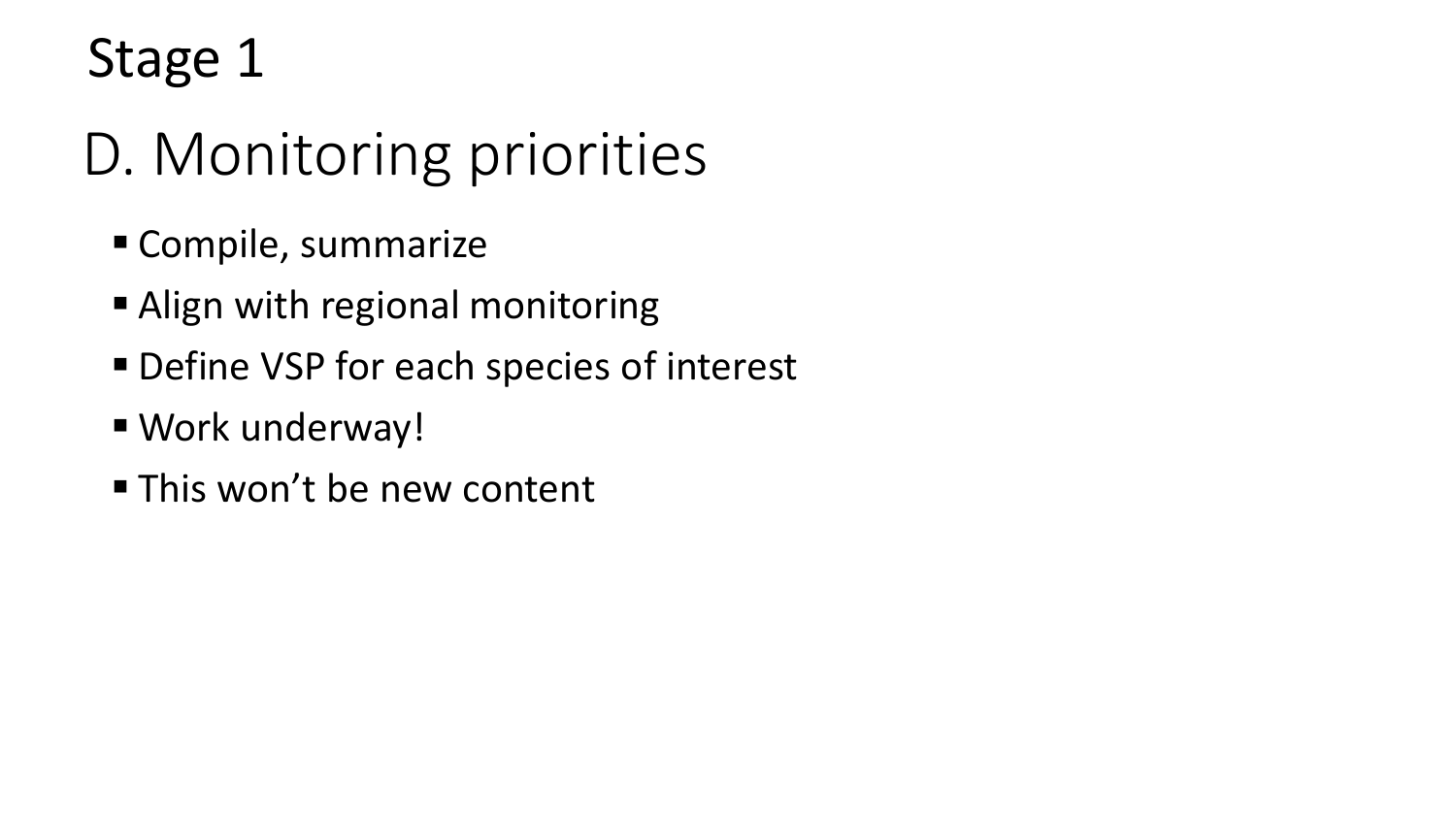### E. Table of Contents

- Defines length, detail, audience
- ID additional elements for development in Stage 2
- Need TC feedback from Status and Trends report and expectations on the Update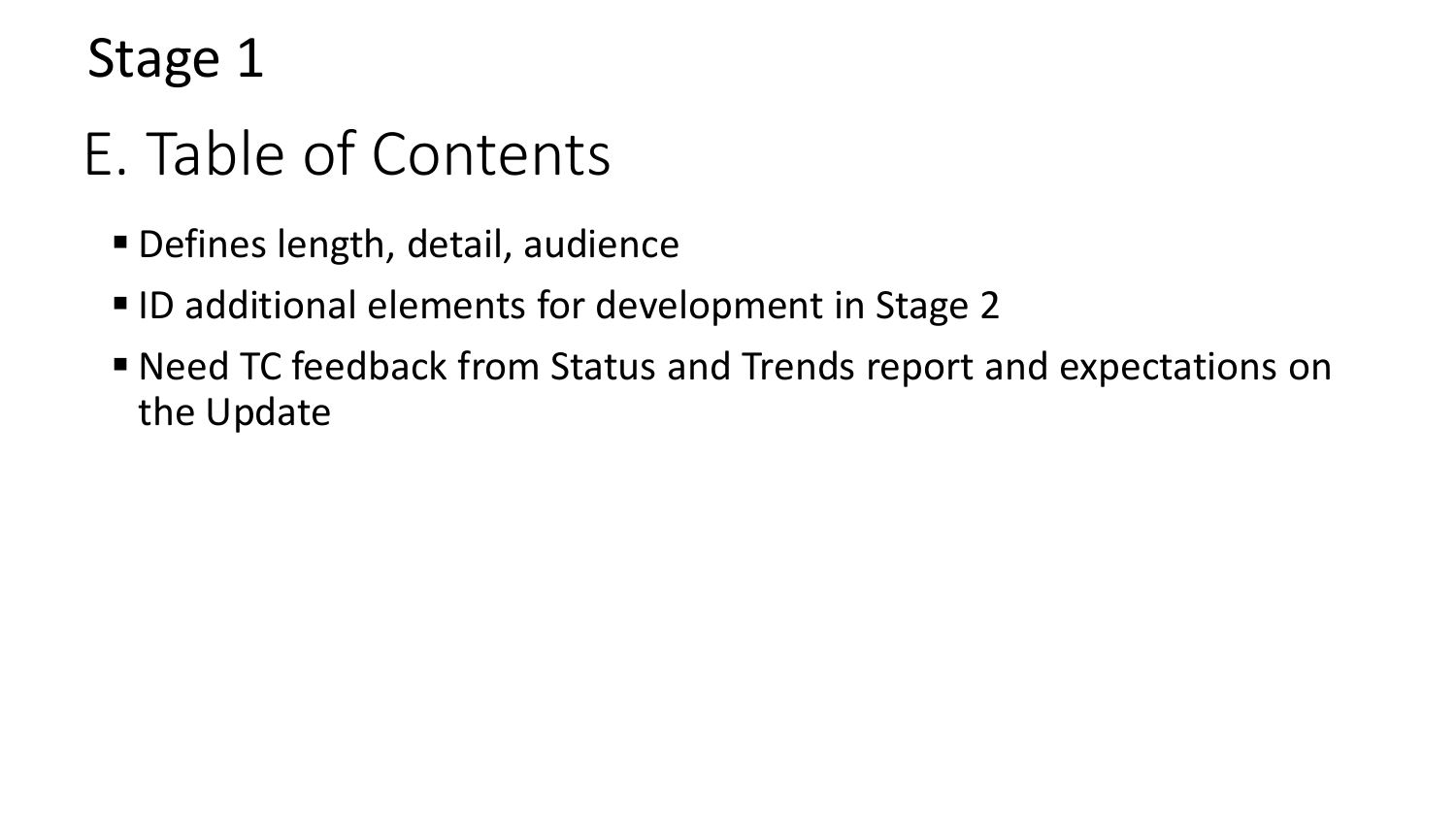#### New contents

- Develop and vet new strategies
- **Develop new implementation targets**
- Data gaps/research needs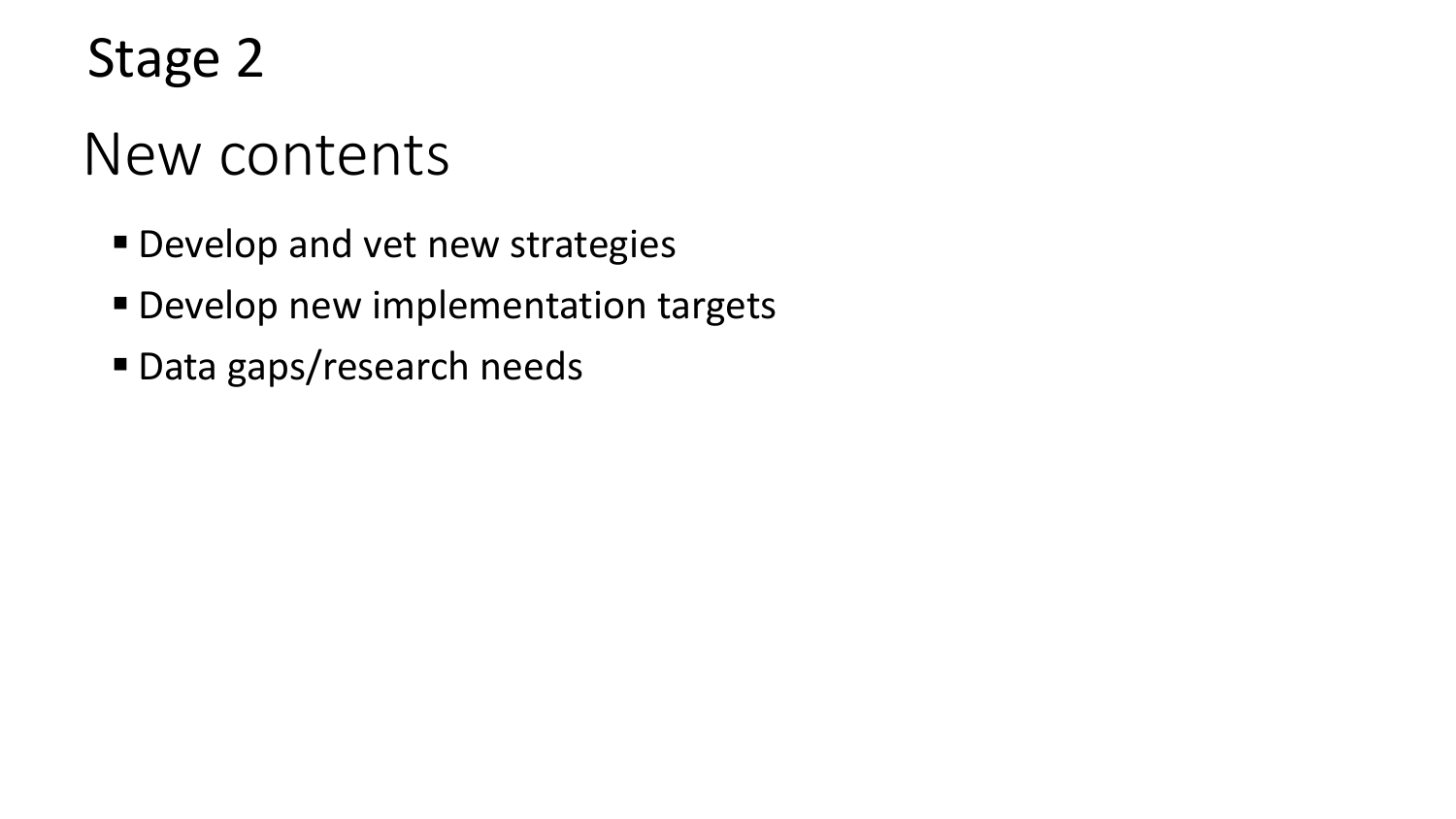#### Reminder on structure

- Structure and roles are laid out in following slides
- Reminder that Core Team uses the time after the TC meeting
- We will invite people we need to help consult on certain topics to the Core Team meetings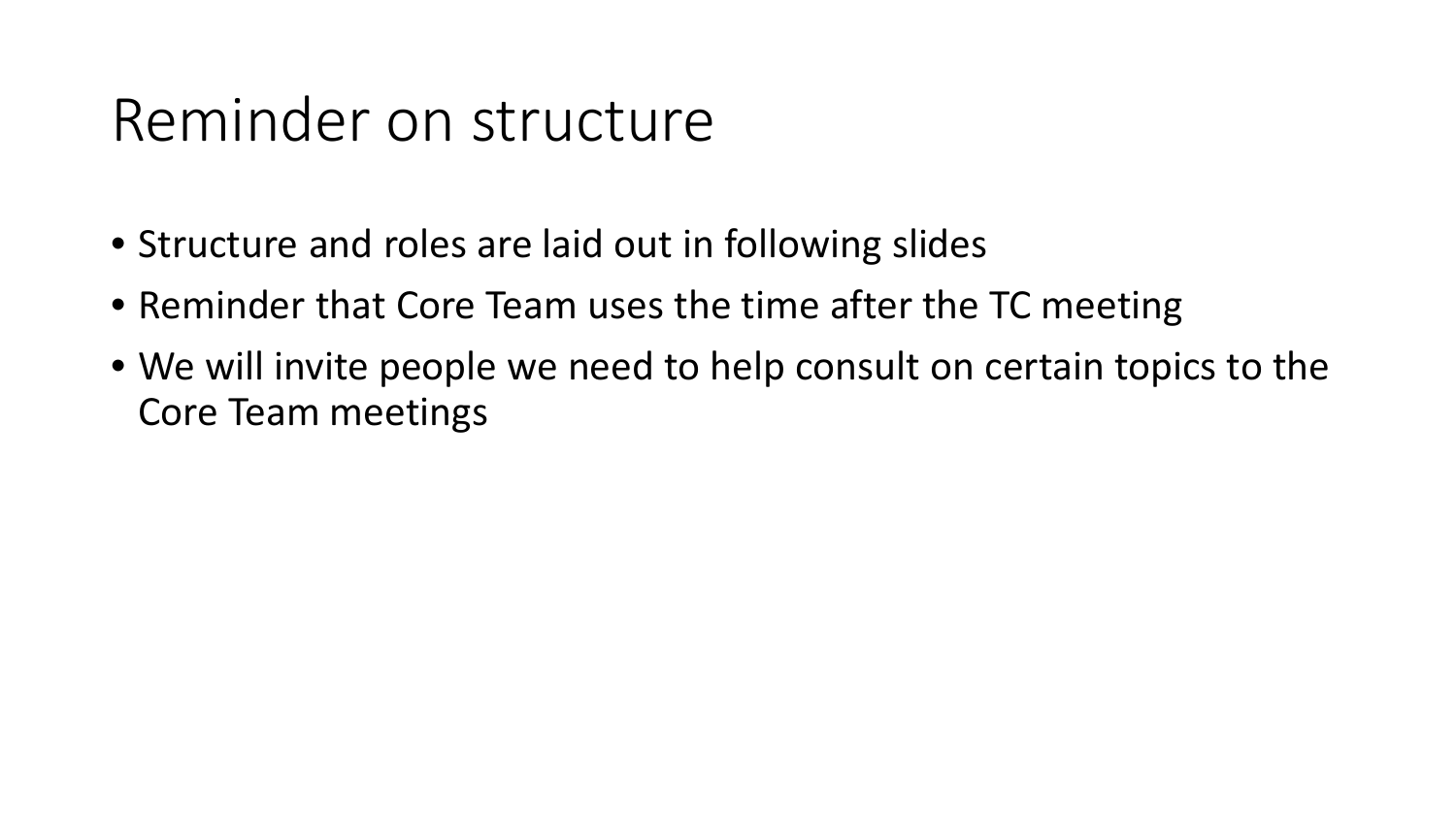#### Roles:

**Technical Committee**:

collectively the committee vets, edits, revises and approves content (individuals may be Leads or Advisors on various update elements);

> **Update Leads**: responsible for a task or element; develop content; seek outside experts/advisors; present drafts and content; update core team

> > **Core team**: defines approach, identifies resources and needs; tracks progress and accountability; determines vetting and approval process

**Advisors:**  Provide context, info, historic data, early vetting/ etc.